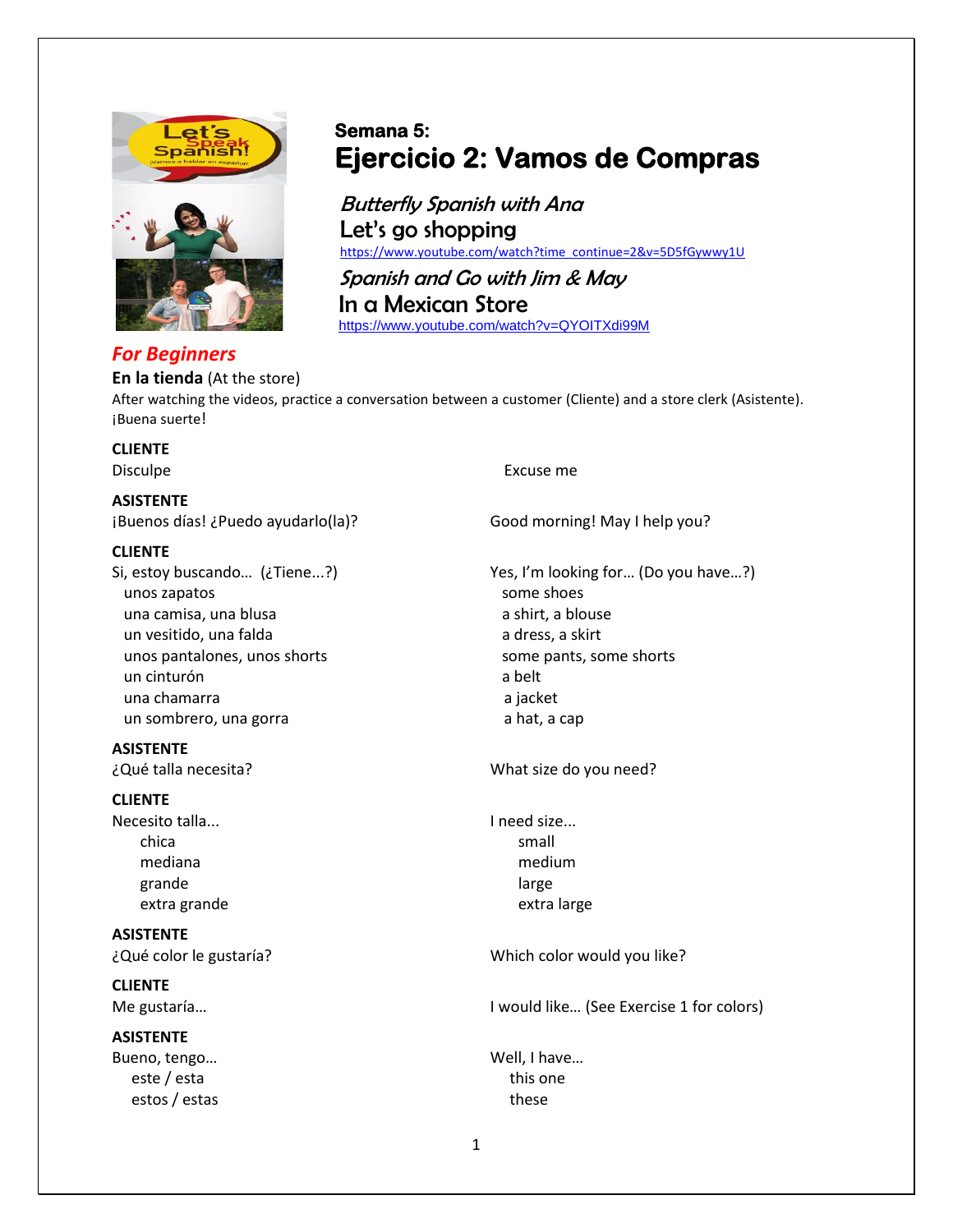¿Le gustaría probarlo(la)? Would you like to try it on?

**CLIENTE**

**ASISTENTE**

**CLIENTE**

**ASISTENTE** ¿Le gustaría comprarlo(la)? Would you like to buy it?

**CLIENTE**

**ASISTENTE** Cuesta pesos and the pesos it costs pesos being pesos and the costs of the pesos it costs and pesos

**CLIENTE** ¡Oh, es muy caro(a)! Oh, it's very expensive!

**ASISTENTE** jPero es la mejor calidad! But it's the best quality!

**CLIENTE** Me gustaría comprarlo(la) I'd like to buy it Me gustaría comprarlos(las) Me gustaría comprarlos(las)

**ASISTENTE**

**CLIENTE** Pago en efectivo / con tarjeta International Marian I'll pay in cash / with a card

**ASISTENTE**

**CLIENTE**

**ASISTENTE**

¿Le gustaría probarlos(las)? Would you like to try them on?

Si, gracias The Communication of the Ves, thanks

¿Le gusta? (¿Le gustan?) Do you like it? (Do you like them?)

Sí, me gusta. (No, no me gusta) Yes, I like it. (No, I don't like it) Sí, me gustan. (No, no me gustan) Yes, I like them. (No, I don't like them)

¿Le gustaría comprarlos(las)? Would you like to buy them?

¿Cuánto cuesta? How much does it cost? ¿Cuánto cuestan? How much do they cost?

Cuestan \_\_\_\_\_ pesos They cost\_\_\_\_ pesos

¡Oh, son muy caros(as)! Oh, they're very expensive!

¿Paga en efectivo, o con tarjeta (de crédito)? Will you pay in cash, or with a (credit) card?

Bueno, aquí está su compra Very good, here is your purchase

Muchas gracias por su ayuda Thank you very much for your help

De nada. Un placer servirle Vou're welcome. A pleasure to serve you

To practice and hear these words and phrases, go to: <https://quizlet.com/469047508/week-2-exercise-2-flash-cards/>